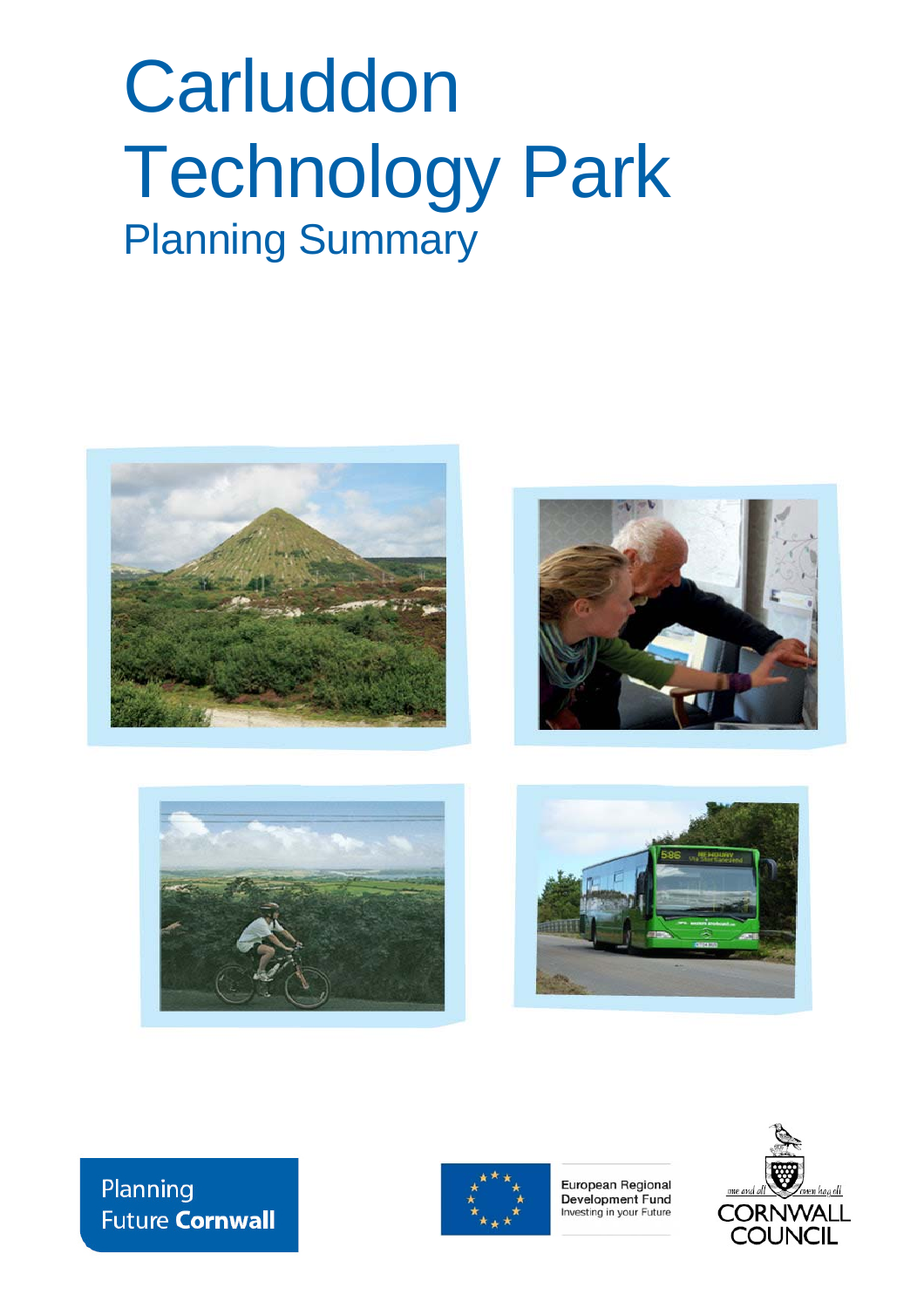# **Carluddon Technology Park**

Planning Summary

| 1 Introduction                                                                                      |                                                                                                                                                                                                                                                                                                                                                                                                                                                                                                                                               | 3                                                                                |
|-----------------------------------------------------------------------------------------------------|-----------------------------------------------------------------------------------------------------------------------------------------------------------------------------------------------------------------------------------------------------------------------------------------------------------------------------------------------------------------------------------------------------------------------------------------------------------------------------------------------------------------------------------------------|----------------------------------------------------------------------------------|
| 2 Background                                                                                        |                                                                                                                                                                                                                                                                                                                                                                                                                                                                                                                                               |                                                                                  |
| 3 The Carluddon Technology Park                                                                     |                                                                                                                                                                                                                                                                                                                                                                                                                                                                                                                                               |                                                                                  |
| 4 The Application                                                                                   |                                                                                                                                                                                                                                                                                                                                                                                                                                                                                                                                               | 5                                                                                |
| 5 The Site                                                                                          |                                                                                                                                                                                                                                                                                                                                                                                                                                                                                                                                               | 5                                                                                |
|                                                                                                     | <b>6 Public Consultation</b>                                                                                                                                                                                                                                                                                                                                                                                                                                                                                                                  | 6                                                                                |
|                                                                                                     | <b>7 Environmental Impact Assessment</b>                                                                                                                                                                                                                                                                                                                                                                                                                                                                                                      | 6                                                                                |
| 8.1<br>8.2<br>8.3<br>8.4<br>8.5<br>8.6<br>8.7<br>8.8<br>8.9<br>8.10<br>8.11<br>8.12<br>8.13<br>8.14 | 8 Planning Policy Context<br>Principle of Development<br>Project Delivery and Timing<br>Relationship to the Potential West Carclaze/Baal Eco-Community<br>Relationship to the Potential A391 Improvements<br>Design, appearance and sustainability<br><b>Impact on Minerals</b><br>Localism<br>Impact on Neighbouring Occupiers<br>Ground Contamination and Mining Legacy<br><b>Transport and Accessibility</b><br>Landscape and Visual Impact<br>Impact on Cultural Heritage<br>Impact on Water Quality<br>Impact on the Natural Environment | 7<br>8<br>9<br>9<br>9<br>9<br>10<br>10<br>11<br>11<br>11<br>11<br>12<br>12<br>12 |
| 9 Delivery                                                                                          |                                                                                                                                                                                                                                                                                                                                                                                                                                                                                                                                               | 13                                                                               |
| <b>10 Conclusion</b>                                                                                |                                                                                                                                                                                                                                                                                                                                                                                                                                                                                                                                               |                                                                                  |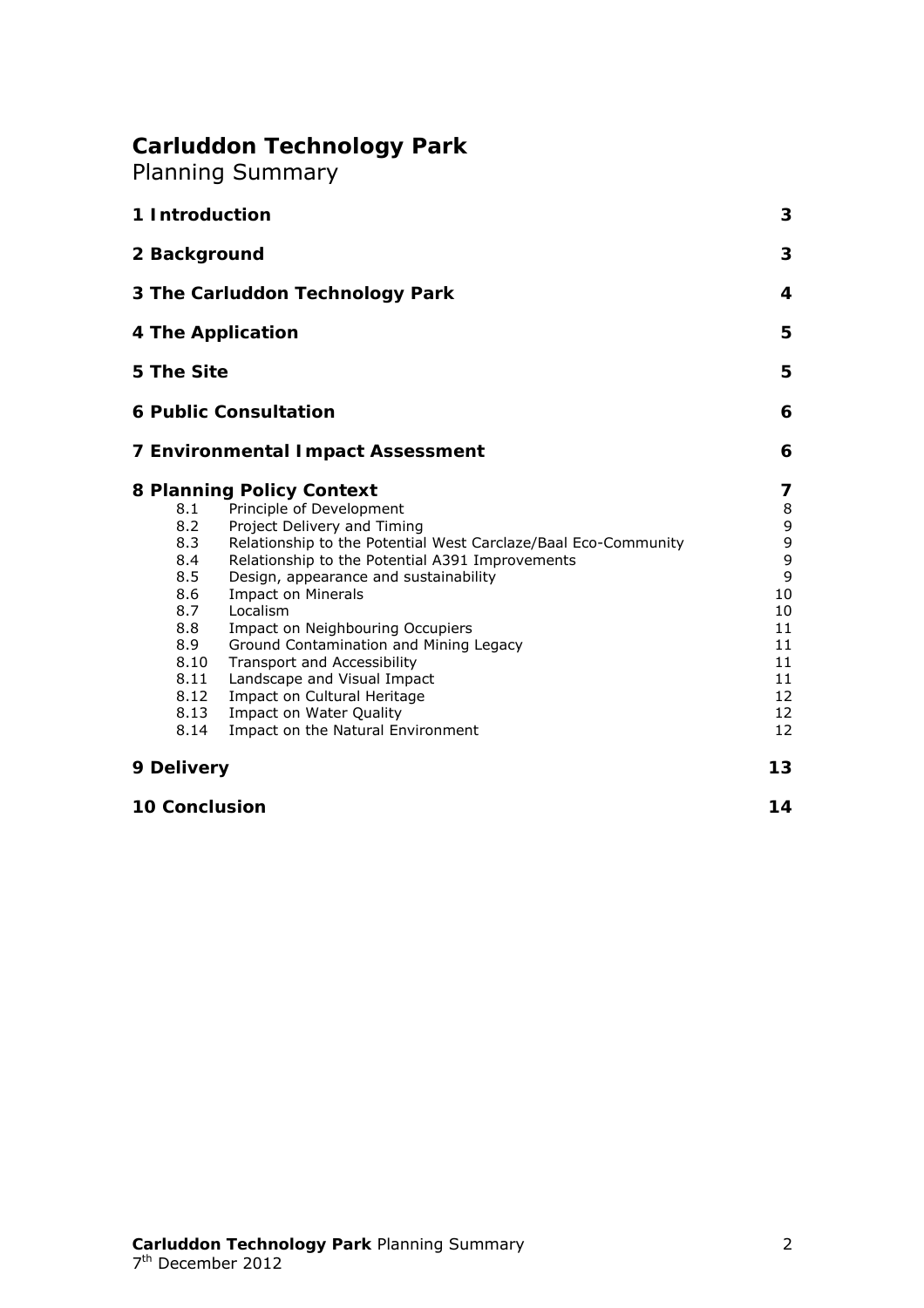# <span id="page-2-0"></span>**1 Introduction**

This summary has been prepared by the applicant, Cornwall Council and provides an overview of the hybrid planning application for a Technology Park at Carluddon to the north of St Austell. This statement responds to the requirements for major planning applications exceeding 100 pages to provide a planning application summary.

This document provides a summary of the main elements of the planning application in terms of its background and context, the key elements of the proposals and the documents submitted.

### <span id="page-2-1"></span>**2 Background**

The application concerns to provision of a new employment site on 2.8 hectares of land to the west of Carluddon and will bring new job opportunities to the area.

The proposal will create a business cluster in a high profile location that will attract companies that are at the forefront of environmental technologies which will in turn facilitate growth of existing businesses in this sector.

This planning application is being submitted by Cornwall Council in response to a sectorial market need that has been identified in the St. Austell and China Clay area through evidenced based documents such as the Restormel Employment Land Assessment 2006 and Cornwall Council's Employment Land Review 2010 and through market and feasibilities assessments concerning the project such as the PACEC Report undertaken in 2012.

The St. Austell and China Clay area has also been identified as a priority under 'Unlocking the Economic Potential of Place' (Priority Axis 4) of the Convergence ERDF (European Regional Development Fund) Operational Programme for Cornwall and the Isles of Scilly 2007-2013.

This Programme identifies strategic and transformational priorities and has the potential to provide gap funding through ERDF for eligible development.

The St Austell and Clay Country West Carclaze site has been identified as a priority for Convergence funding through Priority Axis 4 by the St Austell, St Blazey & Clay Area Strategic Investment Framework produced in 2008 and subsequent mid-term review of the Strategic Investment Framework undertaken in 2010.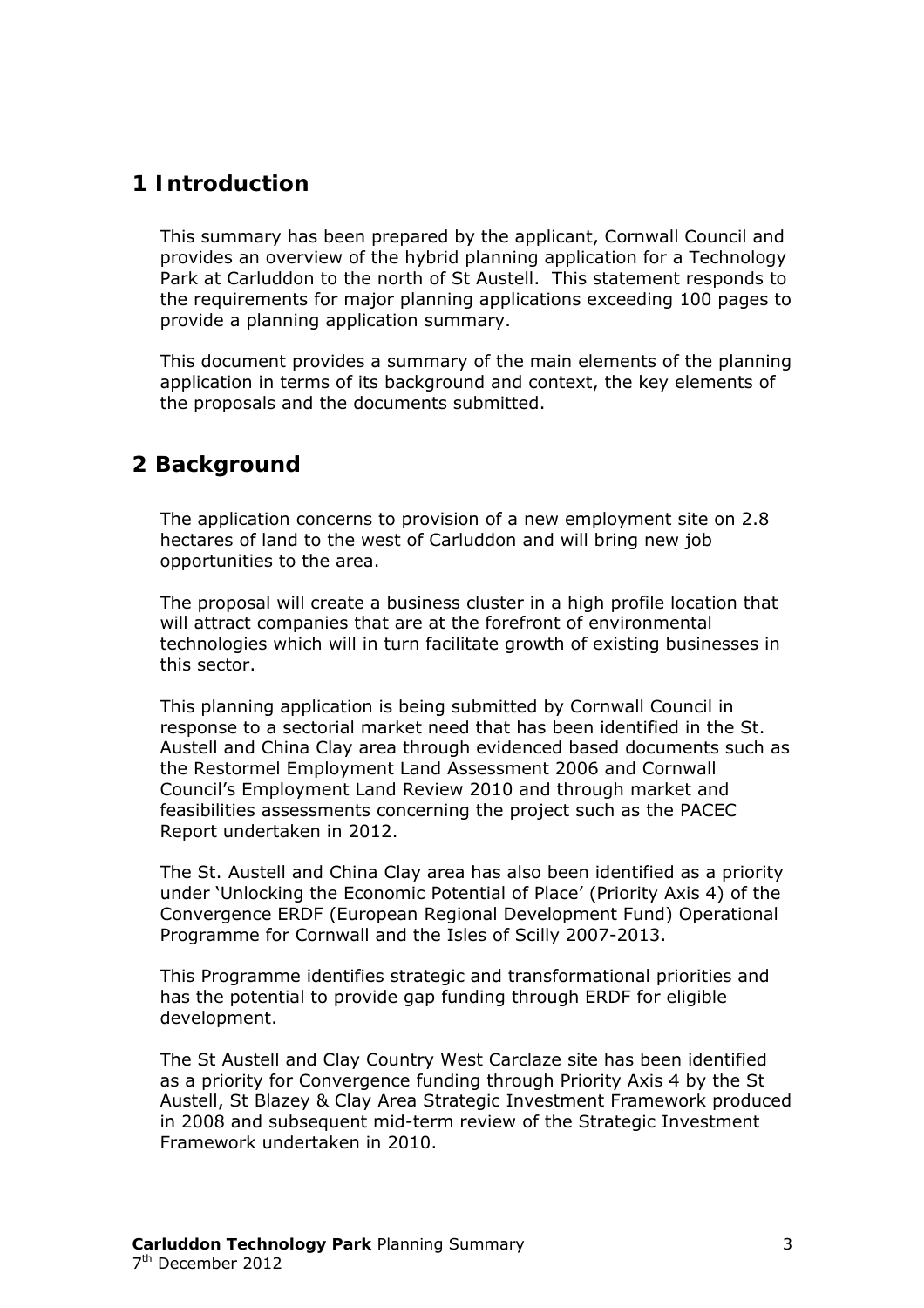The delivery of the project is reliant on gap funding intervention through ERDF which is time restricted and requires planning permission to be in place by Spring 2013 and delivery by the end of 2015.

Further details concerning the history behind the scheme can be found in the Planning Statement, the Sequential Test and Chapter 3 of the Environmental Statement accompanying this application.

# <span id="page-3-0"></span>**3 The Carluddon Technology Park**

The description of development is a hybrid planning application for a 2.8 ha technology park seeking:

- (i) Detailed permission for circa. 2300 sqm gross internal floorspace employment building for B1 (business) and B2 (general industrial) purposes with associated access, parking and landscaping.
- (ii) Outline permission for the remainder of the Technology Park consisting of up to 6000 sqm of gross external floorspace for B1 (business), B2 (general industrial) and B8 (storage and distribution) purposes with associated access, parking and landscaping including full detail of development platforms and site servicing with associated landscaping.

In summary the proposal comprises the following developments at Carluddon:

- Construction of the phase 1 building called ESAM (Employment Space for Advanced Manufacturing) to the northern end of the application site which comprises of a single building with gross internal floor space of upto  $2300 \text{ m}^2$  of B1 and B2 uses. The building will provide approximately 893 m<sup>2</sup> of lettable industrial space and  $384 \text{ m}^2$  of lettable offices in a rectangular shape building with shared management facilities and meeting rooms.
- Construction of unlocking infrastructure to the phase 2 land including access roads and levelling of site to provide for development platforms.
- Establishing the principle of employment development on the phase 2 land for upto 6,000 square metres of B1, B2 or B8 uses to enable the submission of subsequent reserved matters applications concerning scale, siting and appearance of such development.
- Proportionate landscaping provision with associated phases.

It will take approximately 12 months to construct the phase 1 elements of the scheme and the unlocking infrastructure and site levelling.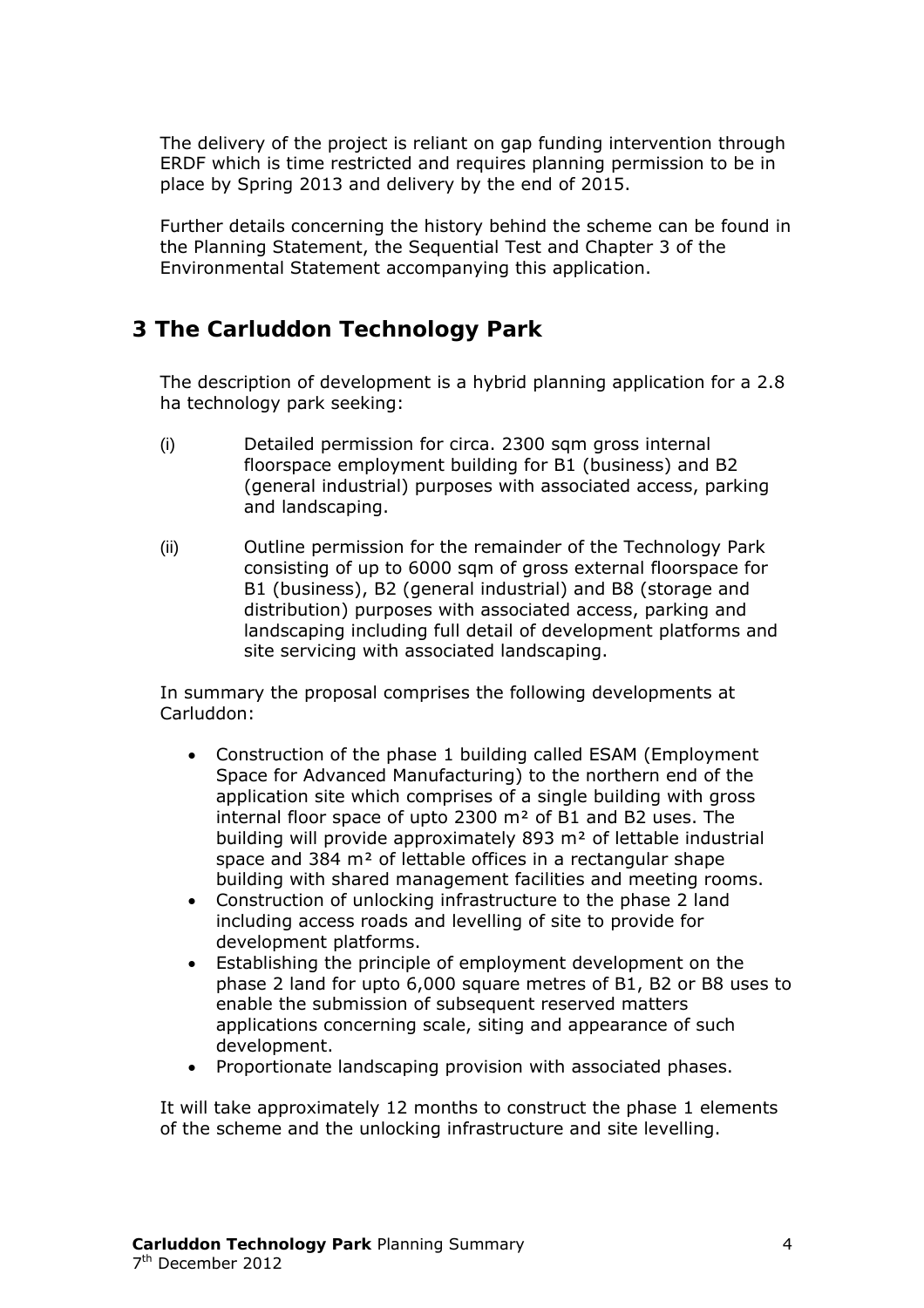# <span id="page-4-0"></span>**4 The Application**

Extensive information has been submitted in accordance with national and local requirements, to support the application and to provide sufficient information for the local planning authority and all other consultees to fully understand the proposals and assess their implications. The full list of documents submitted with this application is as follows:

- o Applications forms, application fee and certificates of ownership
- o Application drawings
- o Planning Statement
- o Design and Access Statement
- o Environmental Statement including a Non-Technical Summary
- o Utilities Statement
- o Drainage Strategy Statement
- o Transport Assessment
- o Statement of Community involvement
- o Sequential Test to Site Selection
- o Impact Assessment
- o Geothechnical and Geo-Environmental Assessment

### <span id="page-4-1"></span>**5 The Site**

The site is located approximately one mile to the north of the settlement of St. Austell within the China Clay area. The development site is located between the villages of Scredda, Carluddon, Penwithick and the nonoperational china clay workings of West Carclaze and Baal.

The topography of the site area is relatively flat, situated on an elevated plateau with the land to the west gently sloping down towards the coast and St Austell.

The site is characterised by despoiled land, remnant heath and moorland, dominated by the clay extraction industry. Whilst the site is no longer mined for china clay, the previous extraction process has been extensive and has had significant implications on the local landscape character with retains a number of the relics of the clay mining operations. As the area has not been mined for many years, distinct vegetation re-growth can be found in certain areas.

There is a dispersal of residential dwellings, predominately linked to the areas mining past alongside remnants of old field patterns which contribute to a post industrial landscape of rich diversity.

The existing A391 route runs to the north and east of the application site and provides access to existing properties in Carluddon, and connection to the north east distributor road connecting to the A390 east of St Austell. The proposed A391 improvements will run to the west.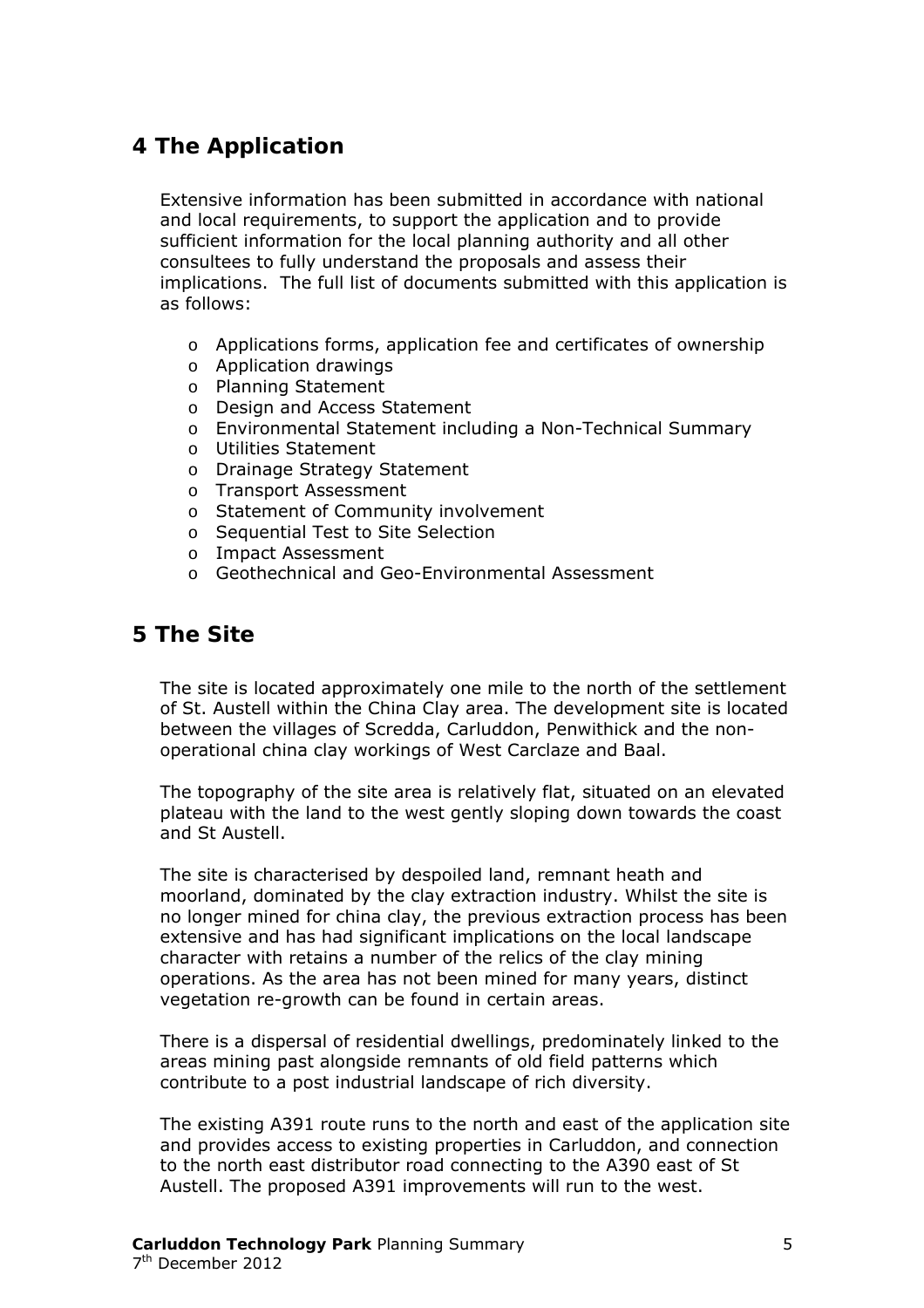The site is located within the Minerals Consultation Area. The site now forms part of Imerys non-operational china clay workings however it still benefits from an extant minerals operation permission.

St Austell Clay pits Special Area of Conservation (SAC) and Site of Special Scientific Interest (SSSI) is located 450 metres to the south east of the Technology Park site boundary.

# <span id="page-5-0"></span>**6 Public Consultation**

Public consultation on the proposal was undertaken from 20<sup>th</sup> August to the  $1<sup>st</sup>$  October. This comprised a series of events from  $8<sup>th</sup>$  September to

the 14<sup>th</sup> September and information and a survey available online throughout this period.

70.5 % of responses were supportive of the land being made available for a technology park whilst 76.6% were supportive of the provision of high quality employment workspace, new businesses and



Do you think the design of the employment building is appropriate for the local area?





application sets out in the detail the response received. The Statement of Community Involvement accompanying this

# <span id="page-5-1"></span>**7 Environmental Impact Assessment**

accordance with Schedule 2 of Town & Country Planning (Environmental Impact Assessment) (England) 2011 Regulations because of the potential for significant environmental effects. An Environmental Impact Assessment (EIA) has been undertaken, in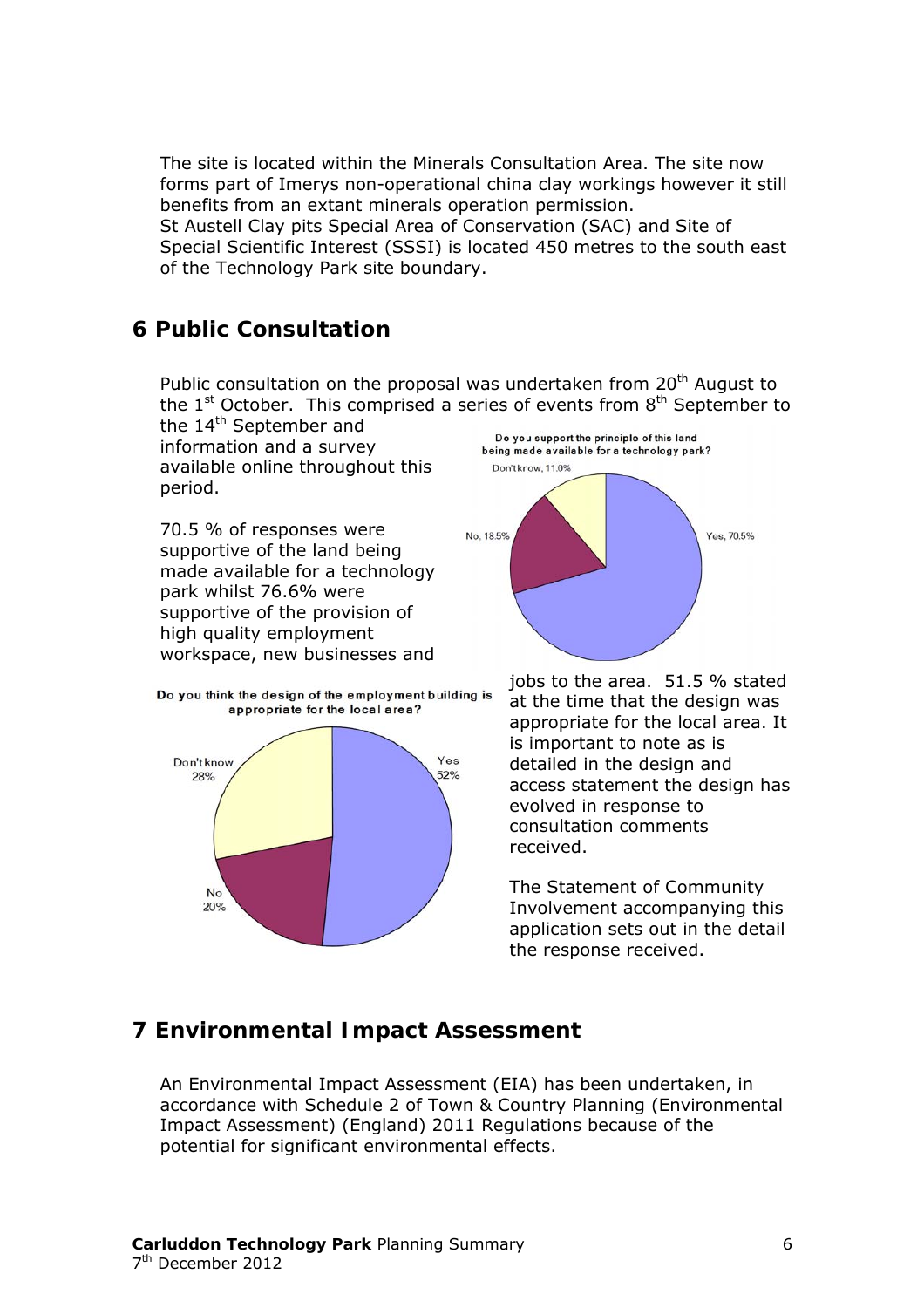An Environmental Statement (ES) has been prepared to report the findings.

The ES reports on assessment undertaken, which have including the consideration of cumulative effects and their findings with regard to the foll owing topics:

- o Landscape and Visual Impact Assessment;
- o Noise and Vibration;
- o Air Quality;
- o Traffic and Transport;
- o Ground Contamination and Mining Legacy;
- o Water Quality incorporating a Flood Risk Assessment;
- o Natural Heritage;
- o Cultural Heritage; and
- o Land Use, Community and Socio economics.

assessments and responded positively to the challenges that were identified. The findings of the EIA feeds into the assessment of the key The Non-Technical Summary of the ES which accompanies this submission has outlined the findings of the EIA. The Carldddon Technology Park has taken account of the findings of these technical issues set out below.

environment, the majority of adverse effects are not predicted to be unduly significant and can be appropriately mitigated against whilst a number beneficial effects are also predicted. Whilst the proposals will result in a number of changes to the local

# <span id="page-6-0"></span>**8 Planning Policy Context**

local planning policy. A new Local Plan which will cover all of Cornwall in Framework (NPPF) remain the relevant development plan for Cornwall. here are many relevant policies and further details can be found in the T All planning applications have to be judged against national, regional and a single document is being progressed to replace the dated policy in the Restormel Local Plan (2001), Cornwall Structure Plan (2004) and Minerals Local Plan (1998). However, as this plan is in the early stages of development these existing policy documents to the extent of which they are consistent with the governments new National Planning Policy Planning Statement accompanying this application.

Blazey and China Clay Area Regeneration Plan (October 2012), and the There are many other documents that are also material considerations to the determination of this planning application such as the St Austell, St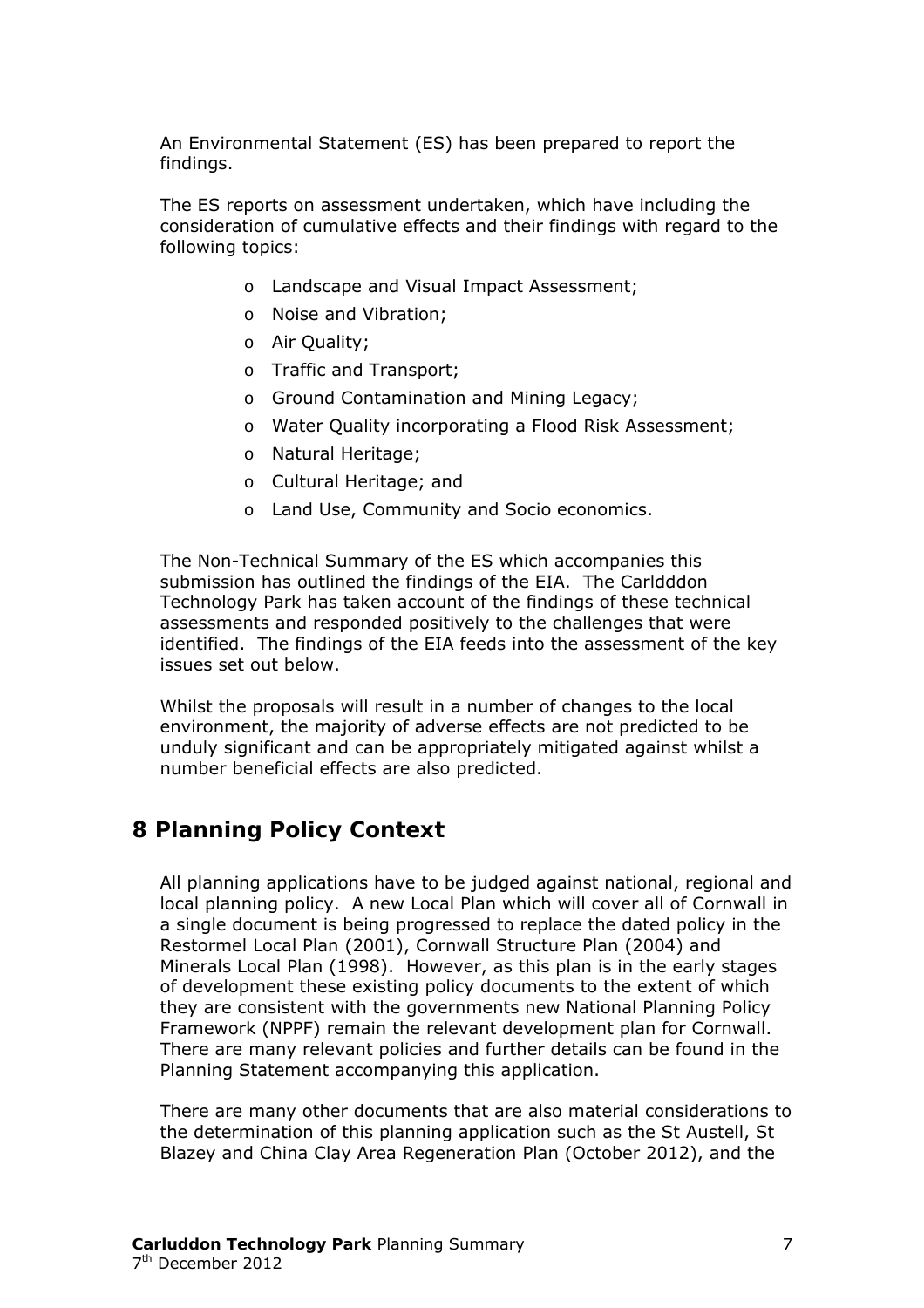St Austell, St Blazey and Clay Area Strategic Investment Framewor k & Economic Strategy (Sept 2008)

Following a r eview of the policy documents the key considerations relevant to this development are summarised below. Further detail can be found in the planning statement which accompanies this planning application.

#### <span id="page-7-0"></span>**8.1 Principle of Development**

Cornwall Council has identified low carbon, sustainable technologies as having particular relevance for Cornwall as it seeks to stimulate robust economic growth to provide the high skill, high wage jobs that it currently lacks.

demand for high quality office accommodation with identified requirements for small scale flexible office workspace and a market gap Recent evidence based documents have shown that there is latent for serviced plots which allow business/ occupiers to design and build there own buildings.

potential project identifies a particular opportunity for the St. Austell area of a potential untapped demand for good quality business space. A Feasibility and Market Report undertaken by PACEC in 2012 into the The Report identifies a number of key marketing criteria to help ensure that such a proposal is a success.

The site has been selected due to its ability to delivery a project that rovides the marketing requirements outlined in the PACEC Report p alongside ensuring that it is deliverable with the timescales of ERDF as outlined on page 4.

timescale have been assessed as alternatives. But none of the sites can deliver the quantitative and qualitative criteria to the potential of the All other sites within the area considered to be deliverable in this proposed. It is the only site to deliver the ESAM concept effectively in ERDF timescales.

The impact assessment concludes that the proposal is consistent with the adopted and emerging Development Plan and the NPPF, and will secure a sustainable pattern of development that meets local needs without adverse impact on the Town Centre.

within the St. Austell area in response to an identified demand. The site is acceptable in relation to the sequential assessment to site location and In conclusion this is the only site to deliver the concept of the project with regard to an assessment concerning the impact the project will have on the vitality and viability of St. Austell's town centre.

The proposal as a result fully accords with the objective contained in paragraph 7 of the NPPF for ensuring that sufficient land of the right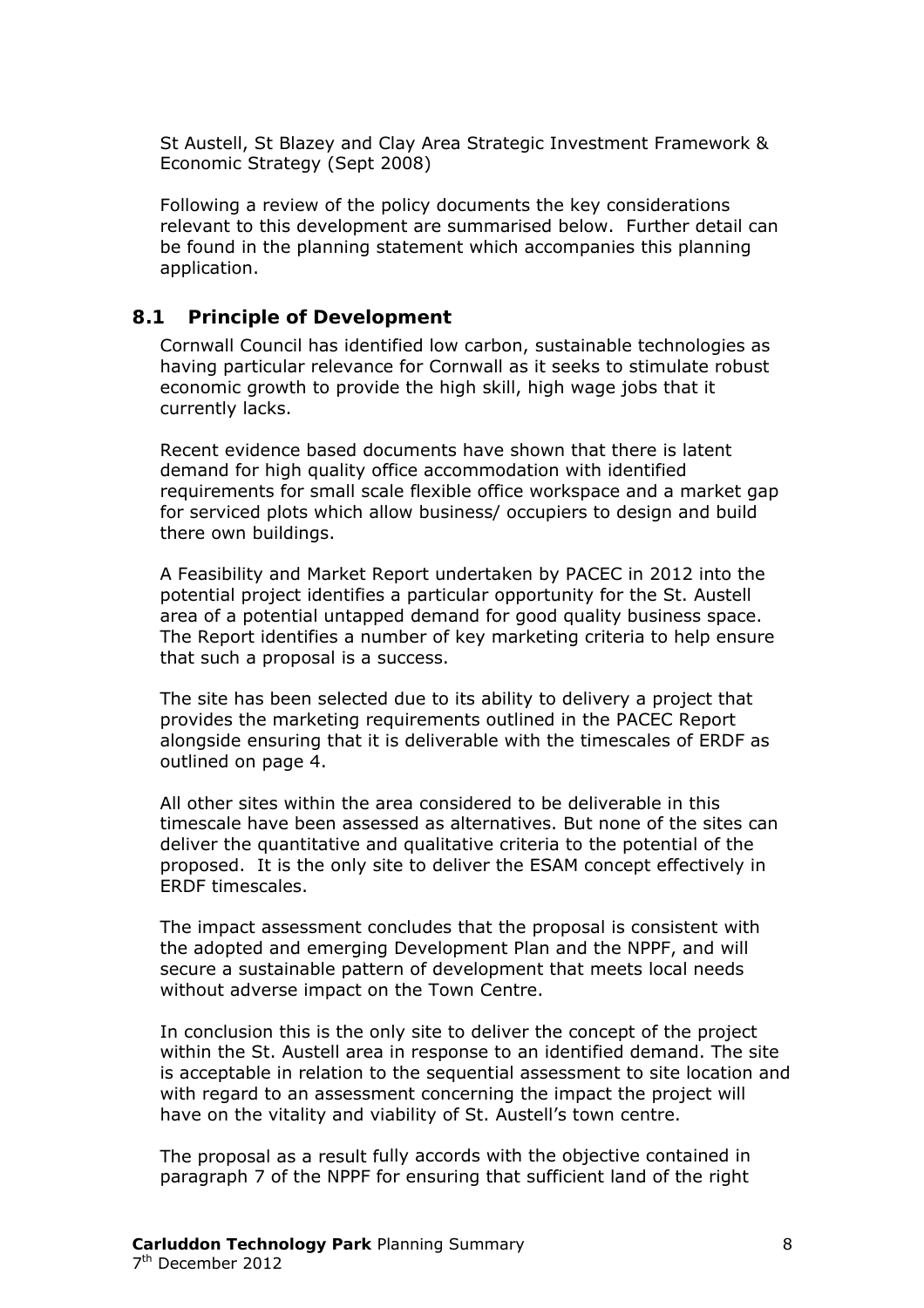type is available in the right places and at the right time to support growth and innovation.

#### <span id="page-8-0"></span>**8.2 Project Delivery and Timing**

As set out above Cornwall Council is submitting this planning application now because there is a time limited opportunity to secure sufficient grant funding.

#### <span id="page-8-1"></span>**8.3 Relationship to the Potential West Carclaze/Baal Eco-Co mmunity**

delivery of the technology park is not reliant on the delivery of any other planning proposal. No assumption should be made that this application is reliant upon this wider scheme nor that the progression of this project The application site is located within the potential area of the West Carclaze/Baal Eco-communities site as can be seen within the site area of the live hybrid planning application (reference PA11/01390) for the West Carclaze/Baal Eco-community. However, whilst the Technology Park complements this wider scheme, the application is proposed on its own merits, and should therefore be assessed in this context. The will mean that the Eco-community will go ahead.

#### <span id="page-8-2"></span>**8.4 Relationship to the Potential A391 Improvements**

It is however, important to acknowledge that this proposal has been submitted at the same time as the proposed full planning application for A391 road improvements which run to the north, to the south and to the west of the technology park site.

The Technology Park has been designed to ensure that it is compatible with the A391 road improvements but additionally it can be undertaken with reliance upon them.

being submitted concurrently by the same applicant the submitted Environmental Statement address the impacts of this proposal Nevertheless as the applications are adjacent to each other and are individually and cumulatively with the A391 road improvements.

#### <span id="page-8-3"></span>**8.5 Design, appearance and sustainability**

Planning policy at all levels is clear that design and visual appearance are important considerations.

The design evolution of the Technology Park is detailed within the Design and Access Statement that accompanies this application which explains how the scheme has developed in response to pre-submission consultations with key stakeholders, consultees and the public.

innovative design for workshop and industrial space. It will provide high The principle visual detail that will be considered under this application relates to the detail design of the ESAM building which presents an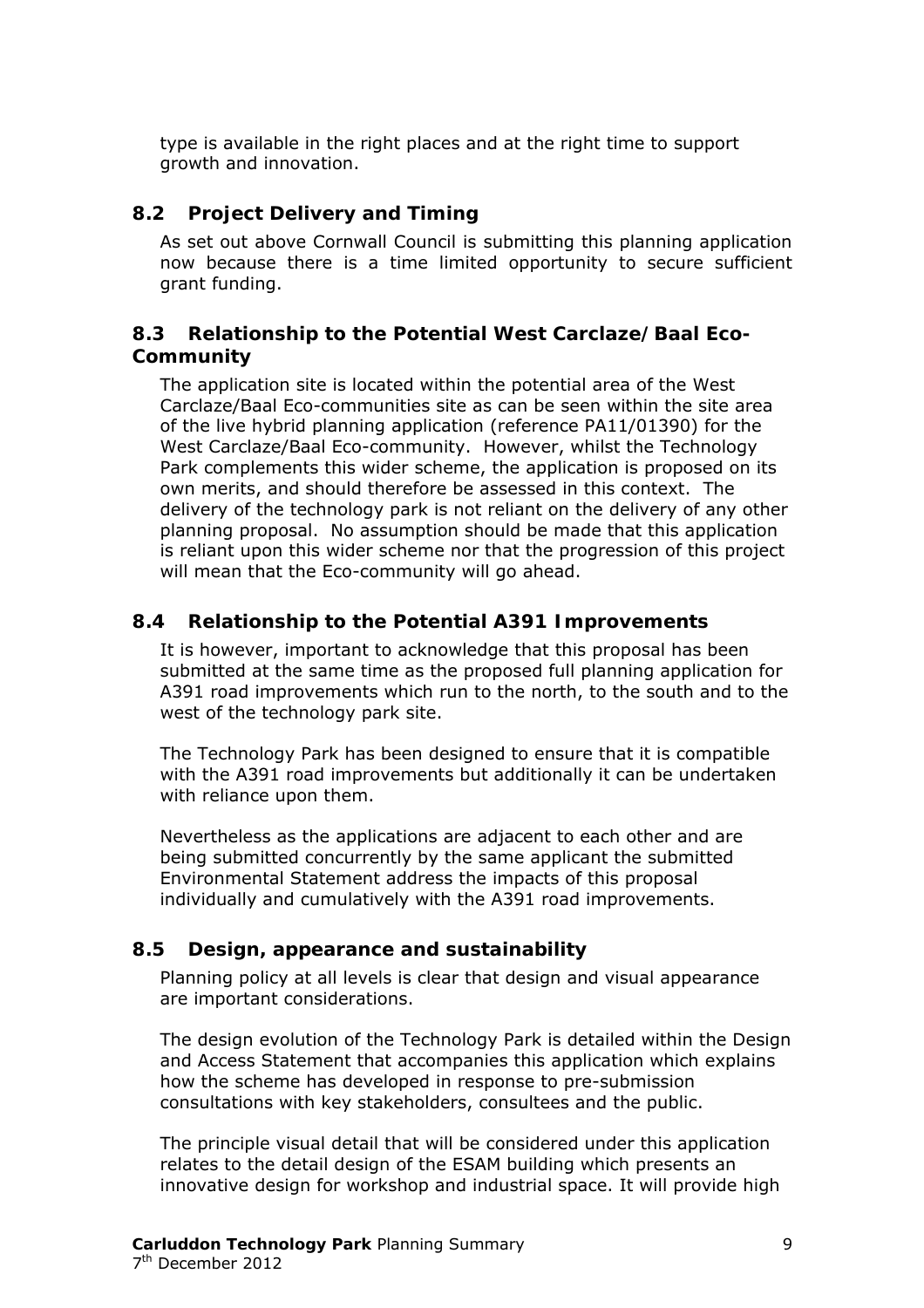quality accommodation appropriate to the operations that could be carried out directly in response to the recommendations contained within the PACEC Report relating to key marketing requirements.

Externally the proposal responds to the high quality and visible nature sought by the PACEC Report. The building consists of single design with two wings and a central space to accommodate shared facilities.

wings. The selection and use of glass reflects the desired transparency The elevational form is designed to reflect four clear components to define use through a pallete of materials of timber, glass and render. The application of timber in different ways reflects the different building for the central breakout space with the rendered blockwork bookends enclosing and screening the opaque service elements of the building.

maximise the opportunities for tenants benefitting from and interacting with other. This is done through common shared spaces that are created and linked to a central atrium which has visual links through each of the floors and along its length to a number of breakout spaces, meeting Internally the building promotes business contact and networking to rooms, reception, toilet and showering facilities.

The building will be an exemplar of high quality sustainability in construction, services and management. It will achieve BREEAM excellent and leads the way in incorporating a very high standard of environmental and social sustainability practices

#### <span id="page-9-0"></span>**8.6 Impact on Minerals**

The application site is located on land that is currently subject to minerals planning permission for the winning and working of China Clay. The site forms part of Imerys non-operational portfolio and active China Clay mining has not taken place for some time.

the minerals potential of the land at West Carclaze and Baal. Further details of its conclusions and a copy of this report is appended to the planning statement which accompanies this application. Based on this evidence it is not considered that the development of the site will sterilise important minerals reserves. In addition the Council commissioned an independent report to assess

#### <span id="page-9-1"></span>**8.7 Localism**

The Localism Act is clear that the local community should be engaged in the planning and development process. It sets out requirements for developers to consult with the community however; the detailed legislation has not been enacted as yet.

Public consultation has been undertaken and a full breakdown of this consultation is contained within the Statement of Community Involvement which accompanies this planning application. It is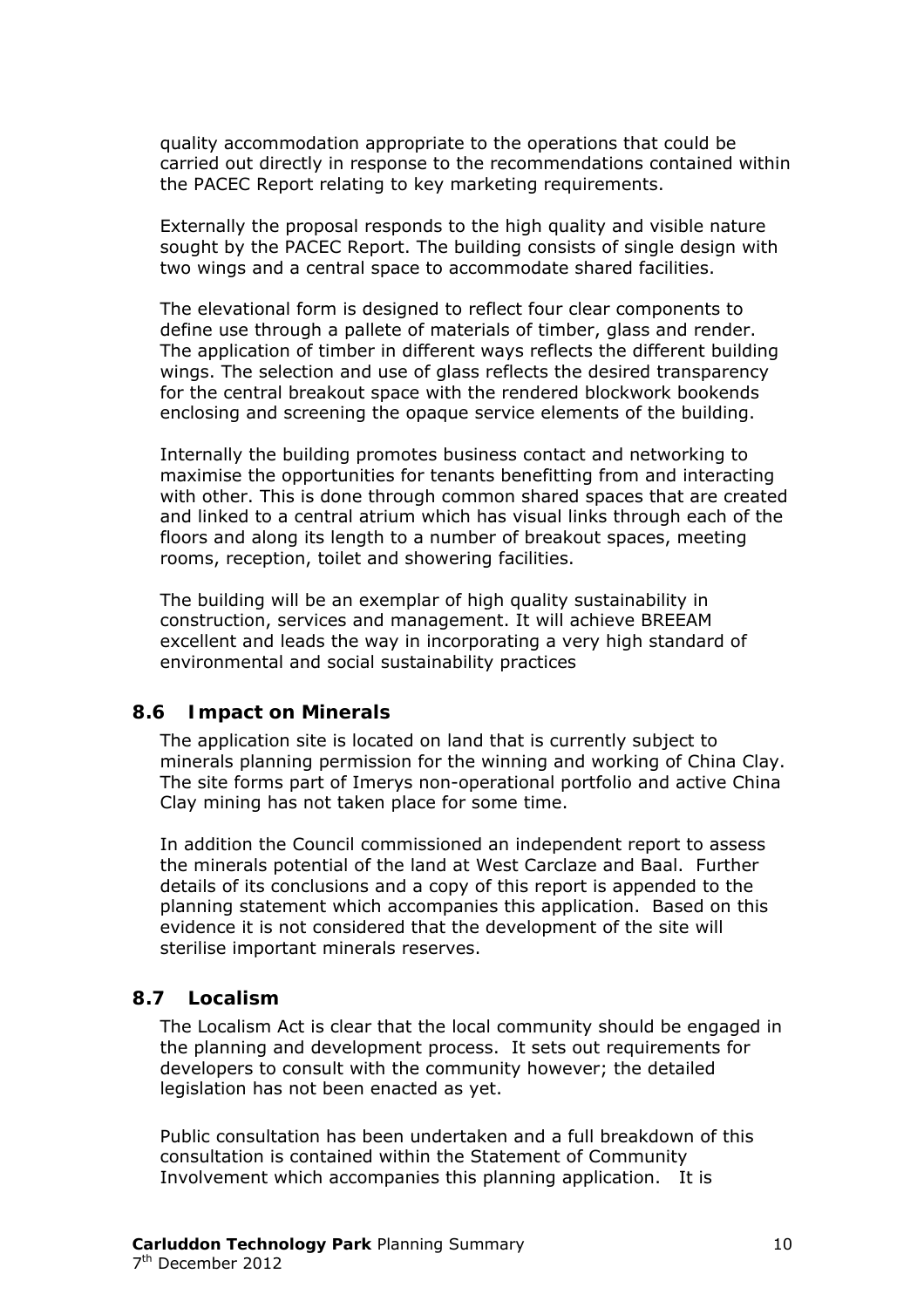considered that the consultation that has been undertaken is more than sufficient to comply with this legislation should it be in place.

#### <span id="page-10-0"></span>**8.8 Impact on Neighbouring Occupiers**

None of these reports assessing the impact of the development contained within the Environmental Statement consider that the proposal would have a significant adverse impact on neighbouring occupiers that can not be appropriately mitigated against. For example the visual impact of the phase 2 developments on Carluddon Farm can be appropriately mitigated against through the provision of landscaping.

#### <span id="page-10-1"></span> **Ground Contamination and Mining Legacy 8.9**

The conclusion of Chapter 11 of the Environmental Statement is tha t a range of mitigation measures are recommended to resolve the poten tial impacts of the development which can be approp riately implemented through a detailed Construction & Environment Management Plan (CEMP), which will include a Material Management Plan, Site Waste Management Plan and Waste Acceptance.

#### <span id="page-10-2"></span>**8.1 0 Transport and Accessibility**

volumes are predicted to reduce in the majority of locations. When considered in isolation from the proposed A391 road improvement, no adverse impacts have been identified with the proposed development Chapter 10 of the Environmental Statement comments that potential transport impacts from the construction of the Technology Park are not expected to be significant. And following the completion the traffic and as such no mitigation is required.

#### <span id="page-10-3"></span>**8.1 1 Landscape and Visual Impact**

The Environmental Statement outlines through Chapter 7 that following change in landscape character could be effectively mitigated through the introduction of landscape mitigation measures that reflect local a landscape and Visual Assessment of the proposals the potential character and screen the elevations of the proposed Phase 1 (ESAM) and Phase 2 buildings within the surrounding landscape.

and directly to the east within the surroundings of the Carluddon mini In relation to the visual effects of the proposals, being the visual effects of the proposal on people, the most significant visual effects of the Technology Park proposals would generally be experienced by residential properties located at Carluddon Farm to the south of Phase 2 roundabouts. The impact is stated as a 'Moderate Effect' and further tree planting has been proposed to the south of Phase 2 development to reduce the visual effects on Carluddon Farm.

The proposed development is considered to have an overall 'Moderate Effect' within the local context. Within the wider context views would be distant glimpses in the wider context of St. Austell, Scredda or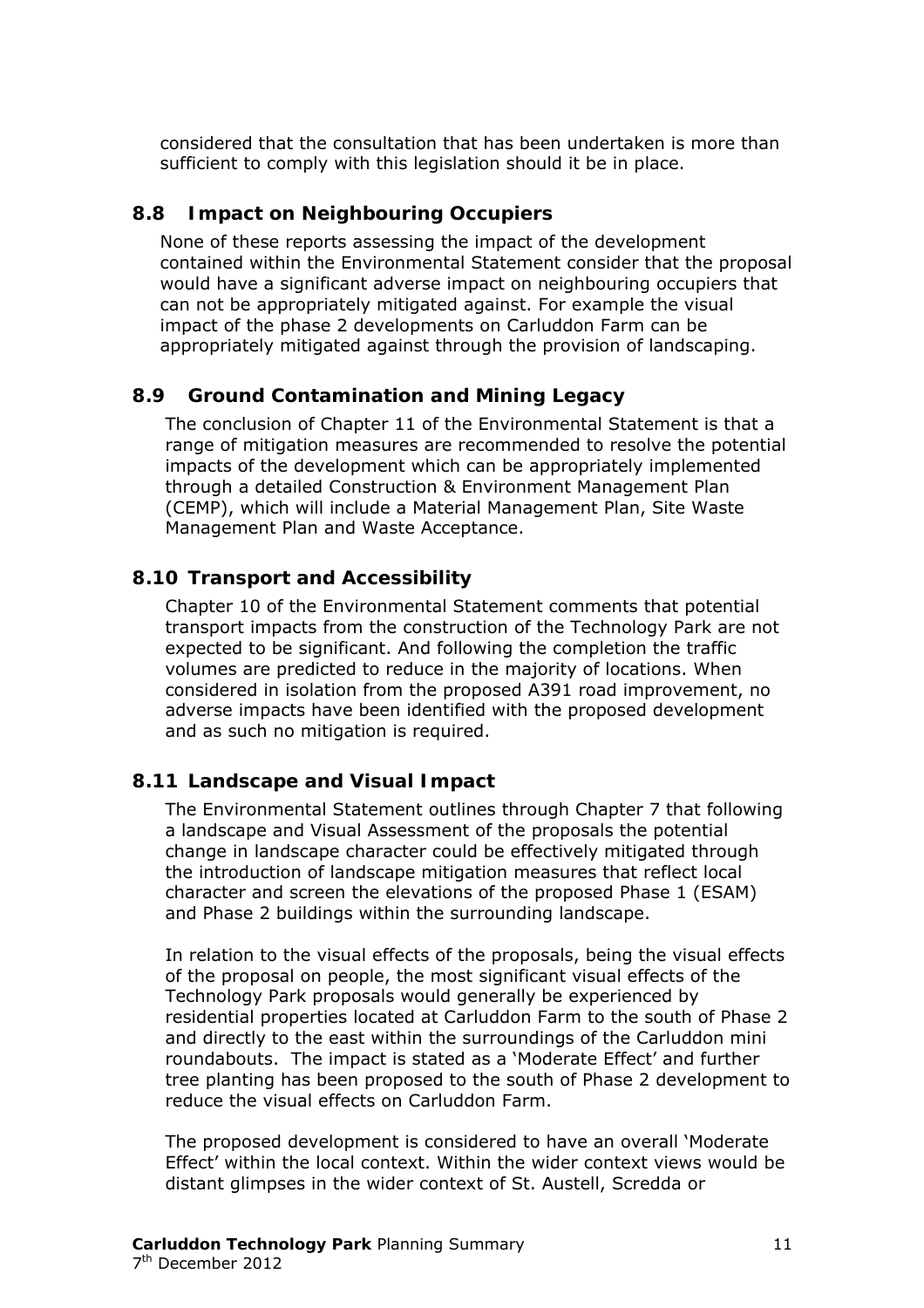Penwithick that already contains a degree of built development and a number of Landscape mitigation measures have been identified to integrate the proposed development to ensure the impact is acceptable.

In concluding Chapter 7 outlines that the Technology Park (Phase 1) is considered to be acceptable in landscape and visual terms, provided the landscape mitigation measures are fully implemented. The Technology Park (Phase 2) development would be acceptable provided future detailed planning applications are brought forward in accordance with Carluddon Technology Park Design Codes document prepared by Pegasus which forms part of the planning submission.

#### <span id="page-11-0"></span>**8.1 2 Impact on Cultural Heritage**

A total of six direct impacts on previously recorded archaeology of low value have been identified from the construction of the proposed development. The nature of the proposed development will mean that it is not possible to preserve any of the assets.

To ensure appropriate mitigation regarding the removal of these assets they will be recorded prior to construction and any structures or remains that survive will also be recorded.

#### <span id="page-11-1"></span>**8.1 3 Impact on Water Quality**

Chapter 12 of the ES suggests that appropriate measures to prevent water pollution and flooding will be required during construction work of the Technology Park and will be detailed in a Construction Environmental Management Plan and Pollution Prevention Plan.

via permeable pavements and storage tanks for hard surface areas. The risk from urban pollution is low and these systems should provide adequate treatment prior to surface water being discharged. As a result, During the operation of the Technology Park, water runoff will be reduced at its source through the construction of a biomass store and no impact is predicted.

The proposed development will minimise its water usage by having a outlets, provided as part of plans to meet an excellent BREEAM rating. . Therefore no impact on local water supplies is predicted Wastewater flows from the site will be discharged via a separate system to a nearby sewer. The existing sewer has the capacity to receive additional flows and as a result no impact is predicted. meter installed, rainwater harvesting, and flow restrictors on internal

#### <span id="page-11-2"></span>**8.1 4 Impact on the Natural Environment**

The impacts on biodiversity are considered within Chapter 13 of the ES. For each receptor the likely impacts arising from the construction and operational phases of the development have been assessed and mitigation measure identified to offset the identified impacts.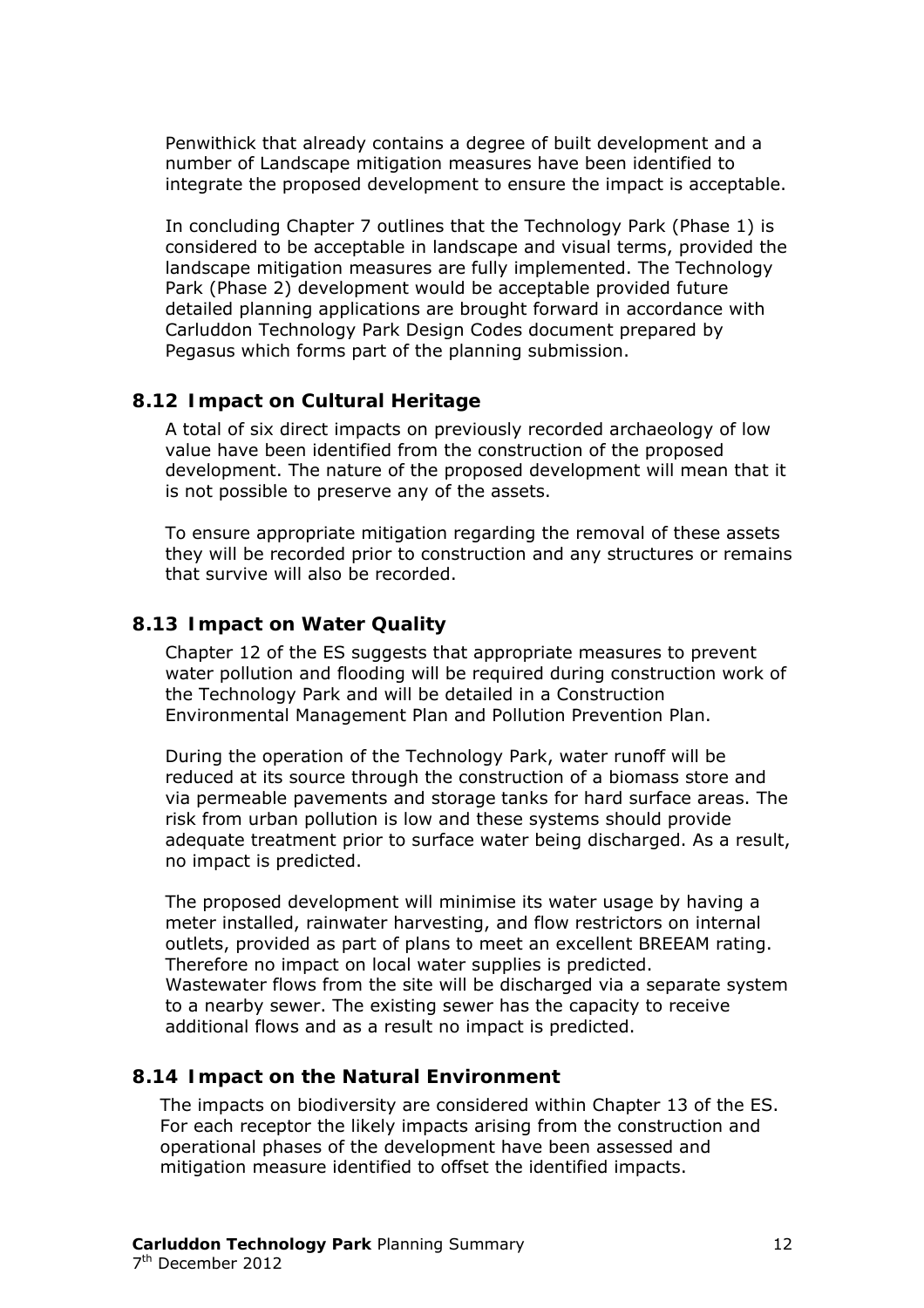Fields surveys and assessments of ecological impacts have occurred throughout the design and assessment phase and as a result, potentially significant adverse impacts have been avoided. Where impacts cannot be avoided, mitigation measures to reduce impacts are proposed to be implemented.

Following mitigation, construction will have a slight adverse impact on conservation strategy, although temporary risks from pollutants like dust ould have a slight adverse effect. Habitats will experience a neutral to c the St Austell Clay Pits SAC and a neutral to slight adverse effect on the Carbis Moor CWS. The Western Rustwort will experience a slight beneficial impact through relocation to a refuge as part of a wider slight beneficial impact, bats will experience a slightly adverse impact and reptiles a neutral to slightly adverse impact.

neutral to slight adverse impact on the Carbis Moor CWS, Treskilling CWS and Trethurgy & Garkar Valley CWS, however there is the potential During operation, there will be a slight adverse impact on the St Austell Clay Pits SAC as a result of increased nitrogen being deposited and a to reduce deposition by choice of biomass plant and fuel type resulting in lower emissions (paragraph 13.11.6).

The operation of the proposed development will have a slightly beneficial experience neutral to slight adverse impacts. A lighting plan including measures to be sympathetic to bat ecology whilst also meeting security impact on the Western Rustwort as colonies at risk will be transferred tor refuge areas. Habitats, reptiles, birds, bats, badgers and dormouse will and access requirements is proposed to resolve any significant impact on bats.

Overall, it is considered that the proposed development will have a slight adverse effect on ecological receptors and wherever possible appropriate mitigation measures have been implemented to ensure compliance with the aforementioned Local Plan policies paragraph 109 of the NPPF to minimise impacts on biodiversity and providing net gains wherever possible and paragraph 125 regarding the impact of lighting on biodiversity.

# <span id="page-12-0"></span>**9 D elivery**

programme to deliver this project. Convergence is the European economic regeneration programme for Cornwall and the Isles of Scilly The Council is bidding for European funding from the Convergence that runs until 2013 and requires all funded projects to be completed by 2015.

time limited opportunity to secure sufficient grant funding to construct The Council has submitted this planning application now because of this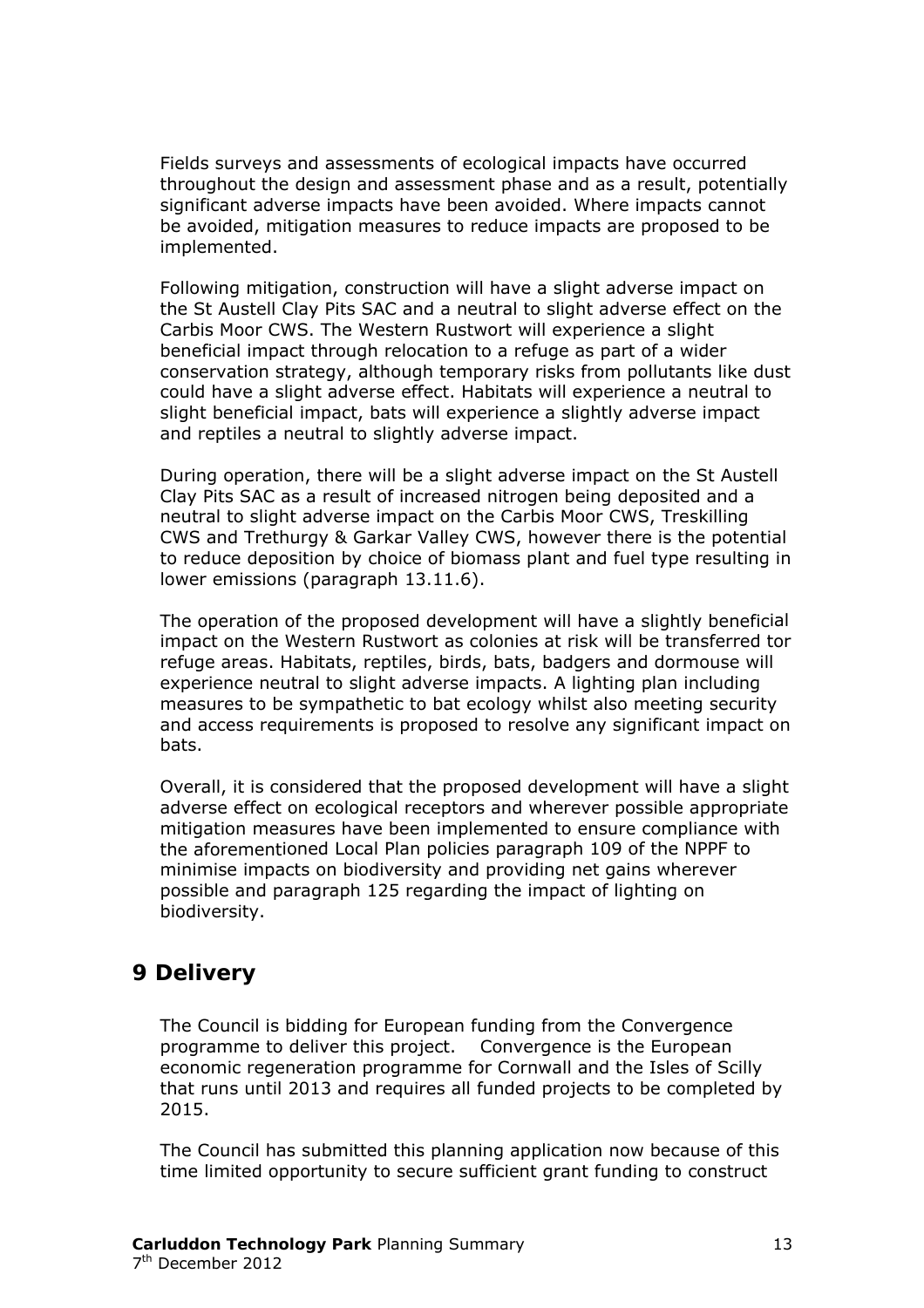this piece of road. This requires a successful funding bid for European funding through the ERDF Convergence programme to supplement grant funding the Council already has from central government and potentially securing funding through other sources such as Regional Growth Fund.

permission is in place. Therefore the grant of planning permission project will assist with the securing of investment into the area which is A positive response to the funding bid cannot be given until a planning of a time limited nature.

The following table set out an indicative timetable for construction providing funding is secured.

| <b>Estimated delivery timeline</b> |                                                                                        |  |  |
|------------------------------------|----------------------------------------------------------------------------------------|--|--|
| Date                               | <b>What's happening</b>                                                                |  |  |
| December 2012                      | Planning application to be submitted by Cornwall<br>Council.                           |  |  |
|                                    | Funding application submitted to the European<br>Regional Development Fund (ERDF)      |  |  |
| March 2013                         | Indicative planning determination date and potential<br>funding secured from the ERDF. |  |  |
| Spring 2013                        | Tender period for main works contractor.                                               |  |  |
| Autumn / Winter<br>2013            | Work starts on the detailed phase of Technology<br>Park                                |  |  |
| Winter 2014                        | ESAM building opens.                                                                   |  |  |

# <span id="page-13-0"></span>**10 Conclusion**

focusing on low carbon and sustainable technology activities to stimulate robust economic growth to provide the high skill, high wage The proposal will address an identified demand for a business park jobs in the St. Austell area.

The proposal will meet the policy objectives contained in the NPPF to for the 21<sup>st</sup> Century' (paragraph 20) and to 'plan positively for the location, promotion and expansion of clusters or networks of knowledge 'delivery the development needs of business and support an economy fit driven, creative or high technology industries' (paragraph 21).

opportunities' (Draft Cornwall Local Plan) and 'facilitating business It will act as a catalyst for regenerative growth in St. Austell, 'supporting 'the provision of better paid full-time employment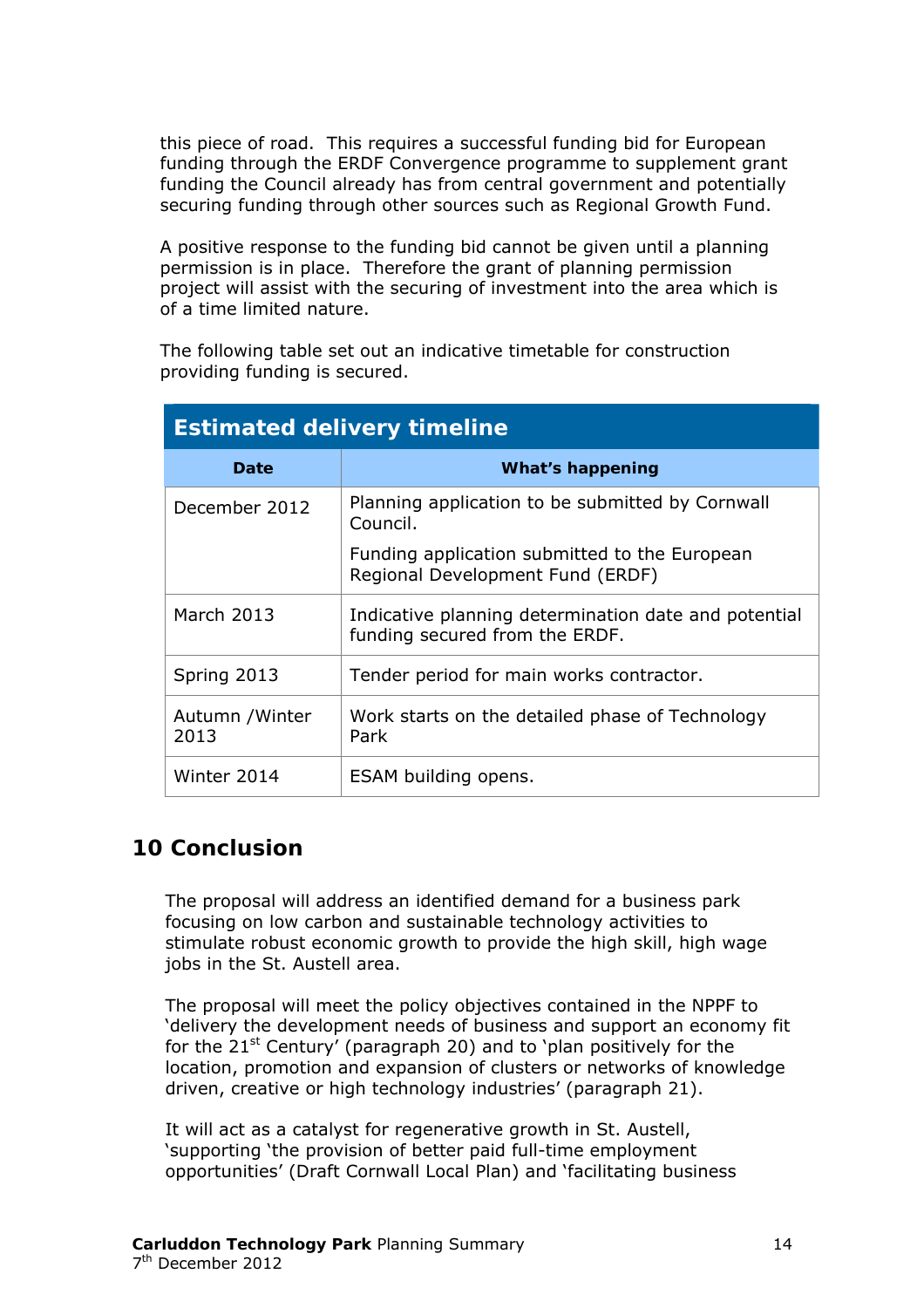transformation leading to high productivity' (Cornwall Council's Economic Ambition White Paper 2010).

intervention from ERDF (Cabinet report 9 May 2012). ERDF funding is time restricted and requires planning permission to be in place by Delivery of the ESAM concept is reliant on a 75% gap funding Spring 2013 and delivery by the end of 2015.

PACEC ESAM Feasibility Project Stage 2 Final Report, none of the sites can deliver the quantitative and qualitative criteria to the potential of All other sites within the area considered to be deliverable in this timescale have been assessed as alternatives. Whilst each of these sites have their benefits in achieving the marketing criteria outlined in the the proposed.

timescales. The release of this site for the development as proposed fits directly with the objective contained in paragraph 7 of the NPPF of 'ensuring that sufficient land of the right type is available in the right It is the only site to deliver the ESAM concept effectively in ERDF places and at the right time to support growth and innovation'.